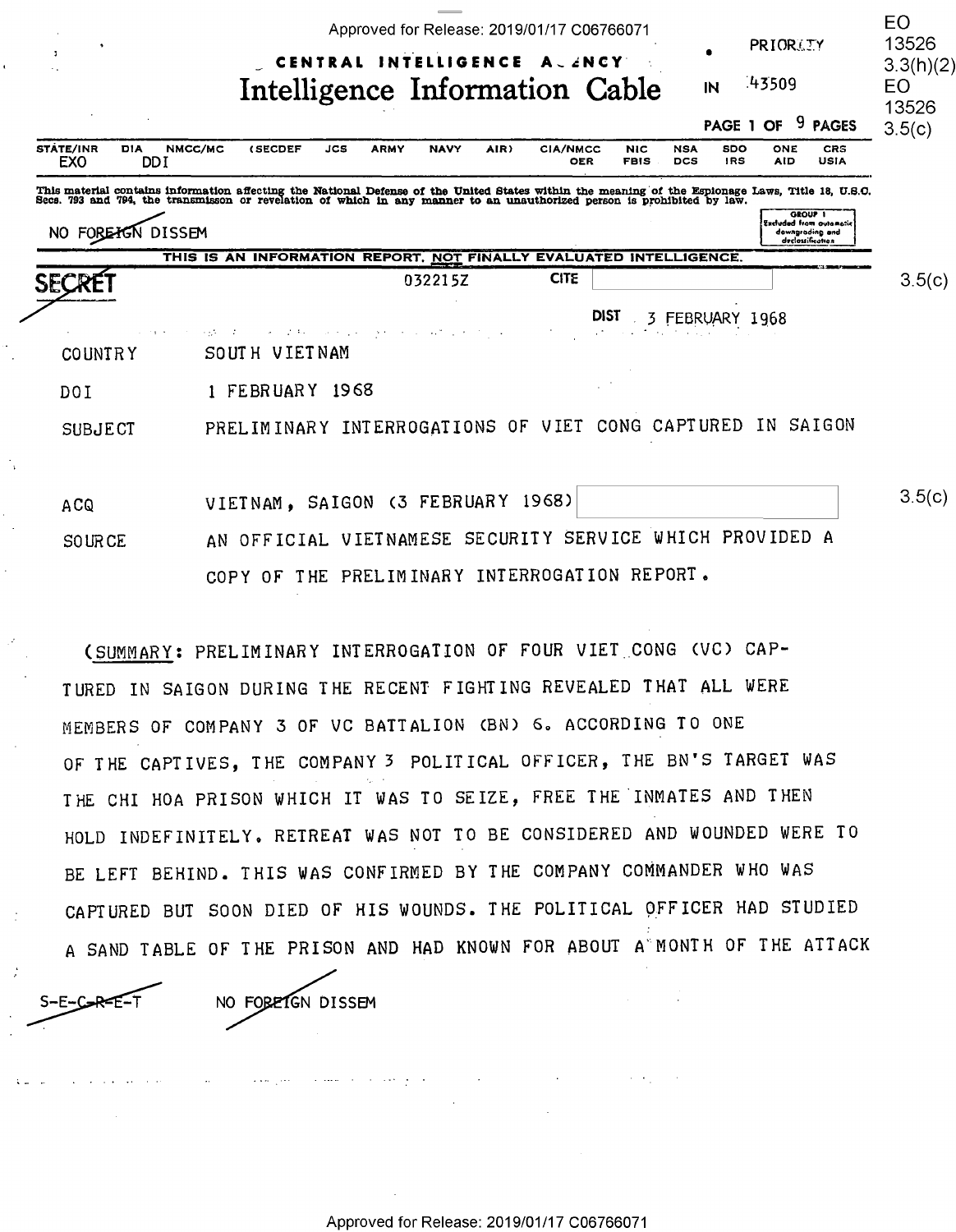**PAGE** . 2 **OF· 9 PAGES**  PAGE ' 2 OF- 9 PAGES

| $S-E-C-BE-T$            | NO FOREIGN DISSEM |  |
|-------------------------|-------------------|--|
|                         |                   |  |
| $\sqrt{classification}$ |                   |  |
|                         | (dissem controls) |  |

. I was a second control of the second control of the second control of the second control of the second control of

ON SAIGON, ALTHOUGH NOT THE DATE AND PRECISE OBJECTIVES. ALL FOUR CAP-TIVES REPORTED THAT THE COMPANY HAD UNDERGONE 20 DAYS OF TRAINING JUST PRIOR TO THE ATTACK. THE POLITICAL OFFICER SAID THAT 21 BNS WERE PRIOR TO THE ATTACK. THE POLITICAL\_OPPIOER SAID THAT 21 BNS WERE INVOLVED IN THE ATTACK, WHILE THE COMPANY COMMANDER STATED BEFORE INVOLVED IN THE ATTAOKINHILE THE COMPANY COMMANDER STATED BEFORE HE DIED THAT 30 BNS WERE SCHEDULED TO PARTICIPATE. ONE OF THE HE DIED THAT 50 BNS VERE SCHEDULED TO PARTICIPATE. ONE OF THE PRISONERS IDENTIFIED A FIFTH PRISONER AS THE BN COMMANDER BUT THE PRISONERs.IDENTIPIED A FIFTH PRISONER As THE BN COMMANDER BUT THE OTHER. THREE INSISTED HE WAS NOT. THE PERSON INVOLVED IS WOUNDED AND OTHER THREE INSISTED HE UAS NOT. THE PERSON INVOLVED TS VOUNDED AND UNCONSCIOUS AND HAS NOT YET BEEN.QUESTIONED. END SUMMARY, I

1. FOLLOWING \_IS A SUMMARY TRANSLATION OF VIETNAMESE. POLICE INTER-1. POLLOVINO IS A SUNNARY TRANSLATION OP VIETNAMESE POLIOE INTER-ROGATIONS OF FOUR VIET CONG (VC) CAPTURED IN SAIGON BETWEEN 31 JANUARY AND 1 FEBRUARY. ALL FOUR POWS WERE MEMBERS OF THE VC 6TH BATTALION (BN). (A) LE VAN BEN, ALIAS MINH KIET, ALIAS BAY KIET, 27 YEARS OLD, POLITI-CAL OFFICER OF COMPANY 3, BN 6, REGIMENT 165A. HE PROVIDED THE FOLLOWING IN FORMAT ION: INFORMATION: ' '

"COMPANY 3 WAS RECENTLY REENFORCED AND GIVEN 20 DAYS' TRAINING IN THE BA THU FOREST AREA, HAU NGHIA PROVINCE, WHICH ENDED ON 26 JANUARY. THE DA THU FOREST AREA, HAU NOHTA PROVINCE, NHIOH ENDED ON 26 JANUARY. THE COMPANY THEN WENT TO THE CAU SANG AREA, WHICH IT REACHED ABOUT 1000 HOURS ON 29 JANUARY. UPON RECEIVING ORDERS TO PREPARE FOR AN URGENT MILI-TARY OPERATION, THE COMPANY BEGAN TO ASSEMBLE AT TAN NHUT VILLAGE, WHERE IT RECEIVED ORDERS TO ATTACK SAIGON-DURING THE LATE NIGHT HOURS OF 30

<del>NO FOREIGN DISSEN</del>

S-E-C<del>-R-E-</del>T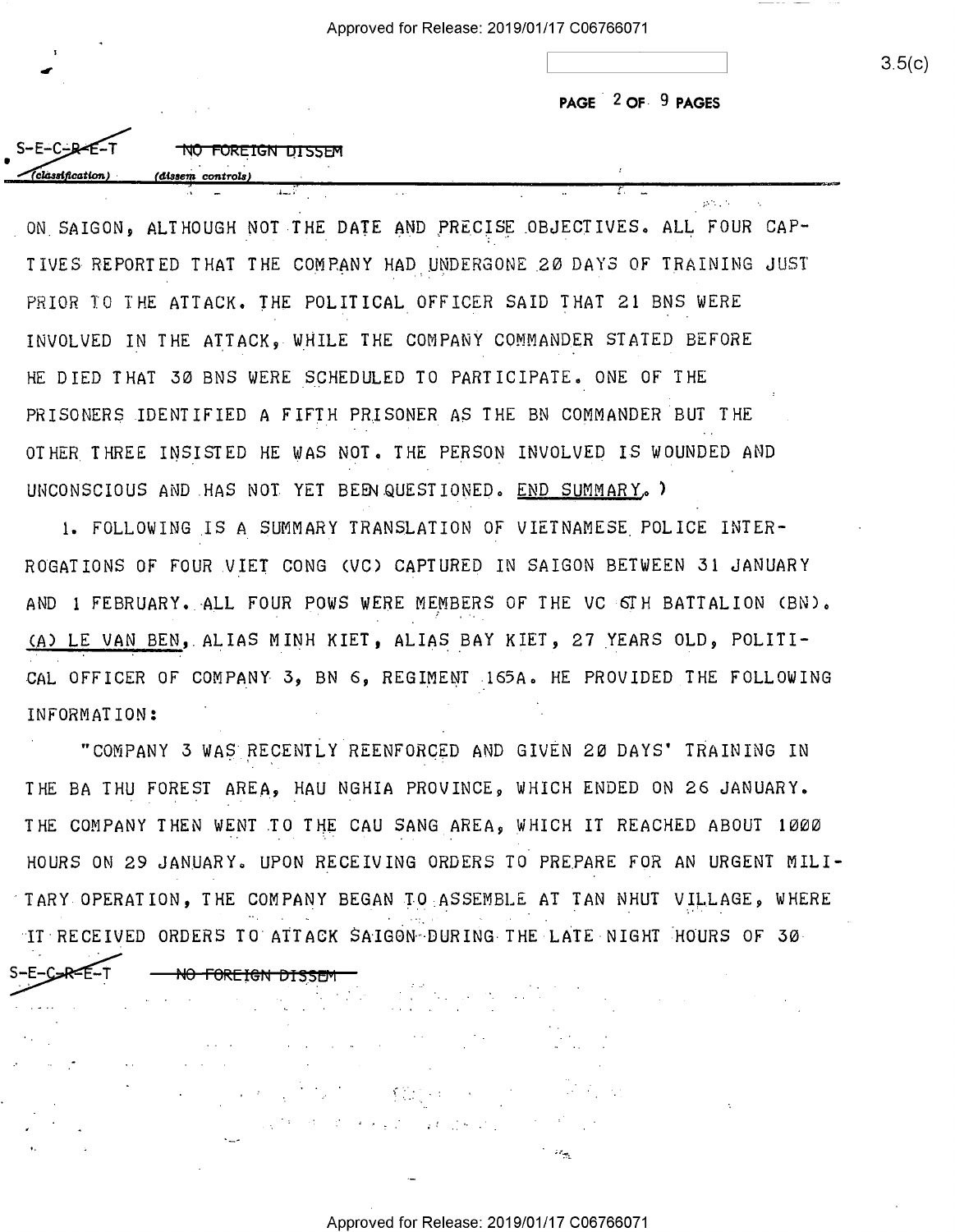| - 11 | 3.5(c) |
|------|--------|
|      |        |

| PAGE $3$ OF $9$ PAGES |  |  |
|-----------------------|--|--|
|-----------------------|--|--|

| ٠.               |                   |  |
|------------------|-------------------|--|
| (classification) | (dissem controls) |  |
| $S-E-C-R-E-T$    | NO FOREIGN DISSEM |  |
|                  |                   |  |
|                  |                   |  |
|                  |                   |  |
|                  |                   |  |

JANUARY. JANUARY.

"AFTER RECEIVING A FULL ISSUE OF AMMUNITION FOR VARIOUS KINDS OF "AFTER RECEIVING A FULL ISSUE OF AMMUNITION FOR VARIOUS KINDS OF GUNS, BN 6 SET OUT FOR SAIGON AT ABOUT 2000 HOURS. THE TROOPS DID NOT KNO\I GUNS, BN 6 SET OUT FOR SAIGON AT ABOUT 2000 HOURS. THE TROOPS DID NOT KNOW THE SN'S PRECISE SCHEDULE, ONLY THAT IT WAS TO ENTER SAIGON AT THE PHO THE BN'S PRECISE SCHEDULE, ONLY THAT IT WAS TO ENTER SAIGON AT THE PHO THO HOA CROSSROADS ALONG THE CEMETERY AND THEN ENTER THE PHU THO RACE-THO HOA CROSSROADS ALONG THE CEMETERY AND THEN ENTER THE PHU 'THO RACE-TRACK. BN WEAPONS INCLUDED: < 1) K57 ANTI-AIRCRAFT MACHINEGUN, WITH 2 TRACK. BN WEAPONS INCLUDED: (1) K57 ANTI-AIRCRAFT MACHINEGUN, WITH 2 ~'(PORTION GARBLED)'~ - . , WITH SEVEN ROUNDS FOR EACH <EACH SOLDIER HAD TO CAHRY "(PORTION GARBLED)"7.., WITH SEVEN ROUNDS FOR EACH (EACH SOLDIER HAD TO CARRY EITHER ONE B40 OR B41 ROUND); (3) B41'S, WITH FIVE ROUNDS FOR EACH WEAPON; (4) RBD-TYPE AUTOMATIC RIFLES, WITH 1,500 ROUNDS FOR EACH; AND (5) CZECH AK50'S, WITH 500 ROUNDS FOR EACH. IN ADDITION, THE BN HAD GRENADES AND CLAYMORE AND HAND-THROWN MINES, AND COMPANY-LEVEL CADRES AND HIGHER CLAYMORE AND HAND-THROMN MINES, AND COMPANY-LEVEL CADRES AND HIGHER CARRIED K54 REVOLVERS. CARRIED K54 REVOLVERS.

"WHEN THE AMMUNITION WAS ISSUED, SOLDIERS WERE ORDERED TO CONSERVE IT: "MHEN THE AMMUNITION MAS ISSUED, SOLDIERS MERE ORDERED TO CONSERVEIT: SINCE THEY WOULD NOT BE RESUPPLIED UNTIL THE FOLLOWING NIGHT. (SINCE BEN SINCE THEY MOULD NOT BE RESUPPLIED UNTIL THE FOLLOMING NIGHT. (SINCE BEN WAS CAPTURED, HE NEVER LEARNED THE LOCATION OF THE AMMO RESUPPLY POINT.) THE BN SOLDIERS DID NOT CARRY ANY FOOD WITH THEM; THEY WERE ORDERED TO FIND WAYS TO BUY FOOD OR TO REQUEST IT OF THE POPULATION WHEREVER THEY FIND MAYS TO BUY FOOD OR TO REQUEST IT OF THE POPULATION MHEREUER THEY WENT. CASUALTIES WERE TO BE LEFT BEHIND. AFTER SAIGON HAD BEEN OCCUPIED, MENT. CASUALTIES MERE TO BE LEFT BEHIND. AFTER SAIGON HAD BEEN OCCUPIED, THERE WOULD BE A SPECIAL DETACHMENT TO TAKE CARE OF CASUALTIES.

"THE BN'S TARGET WAS THE CHI HOA REEDUCATION CENTER WHICH WAS TO "THE BN'S TARGET MAS THE CHI HOA REEDUCATION CENTER MHICH MAS T0 S-E-G-R-E-T S-E<del>\_C<R</del>-E-T <del>- NO FOREIGN DISSEM</del>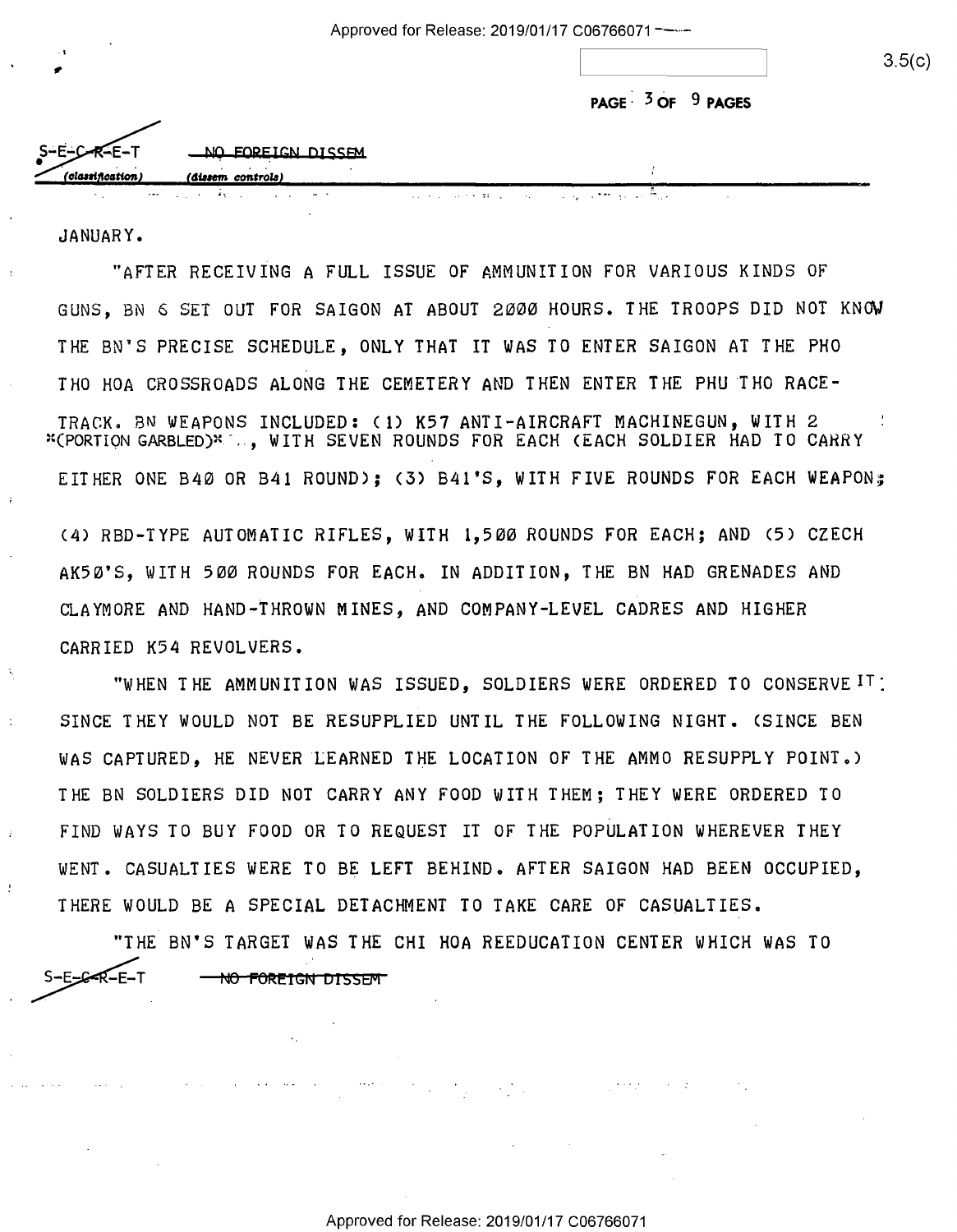**PAGE 4 OF 9 PAGES**  PAGE 4 OF 9 PAGES

|                                        | PAGE $4$ OF $9$ |  |
|----------------------------------------|-----------------|--|
| SE CR-E-T<br>.<br>FOREIGN DISSEM<br>NU |                 |  |
| (classification)<br>(dissem controls)  |                 |  |

BE HELD INDEFINITELY AFTER INMATES HAD BEEN RELEASED. IF THE BN WAS BLOCKED BY THE ENEMY ENROUTE TO ITS OBJECTIVE, IT WAS TO CONCENTRATE ITS FIRE POWER AND CONTINUE TO ADVANCE OR, AT LEAST, TO HOLD ITS GROUND UNTIL FIRE POVER AND CONTINUE TO ADVANCE OR, AT LEAST, TO HOLD ITS GROUND UNTIL SUPPORTING FORCES ARRIVED. THE BN WAS NOT TO RETREAT. BEFORE LEAVING TAN NHUT, BEN STUDIED A SANDTABLE MODEL FOR THE ATTACK ON CHI HOA FROM THE NHUT, BEN STUDIED A sANDTABLE\_NODEL FOR THE ATTACH ON CHI HOA FROM THE WEST. THE BN COMMANDER TOLD HIM AT THAT TIME THAT AFTER THE BN OCCUPIED THE OBJECTIVE IT WAS TO HOLD IT INDEFINITELY. HE ALSO SAID THAT OTHER UNITS WOULD BRING IN SUPPLIES LATER AND THAT 21 BNS WOULD PARTICIPATE IN UNITS VOULD BRING IN SUPPLIES LATER AND THAT 21 BNS VOULD PARTICIPATE IN THE ATTACK ON SAIGON.

' """ .sn— .. .-—. J..—\_—\_

"BEN STUDIED THE "RESOLUTION" CONCERNING THE SAIGON ATTACK A MONTH "BEN STUDIED THE "RESOLUTION" CONCERNING THE SAIGON ATTACH A MONTH BEFORE THE ATTACK, BUT HE WAS NOT TOLD LOCATIONS AND DATES. HE LEARNED OF THE BN'S SPECIFIC TARGET ONLY WHEN HE STUDIED THE SANDTABLE AT TAN NHUT. THE "RESOLUTION" STATED THAT SAIGON MUST BE CAPTURED IN ORDER TO CREATE CONDITIONS FOR NEGOTIATIONS TO BRING ABOUT A NEUTRALIST REGIME CREATE CONDITIONS FOR NEGOTIATIONS TO BRING ABOUT A NEUTRALIST REGINE IN SOUTH VIETNAM.  $\mathcal{L} = \mathcal{L} \left( \mathcal{L} \right)$  , where  $\mathcal{L} = \mathcal{L} \left( \mathcal{L} \right)$ 

- "SINCE BEN DOES 'NOT ·KNOW THE ROADS LEADING INTO SAIGON, HE COULD '"SINCE BEN DOES NOI'KNOW THE ROADS LEADING INTO SAIGON, HE COULD-NOT DESCRIBE THE ROUTE TAKEN BY HIS UNIT. WHEN THE LATTER REACHED THE PHU THO RACETRACK, IT ENCOUNTERED A POLICE FORCE WHICH IT WAS IN THE S-E-C<del>AR-E-</del>T <del>NO FOREIGN DISSEM</del>

**Contractor** Service

 $\sim 10^{11}$ 

~-....

and the same state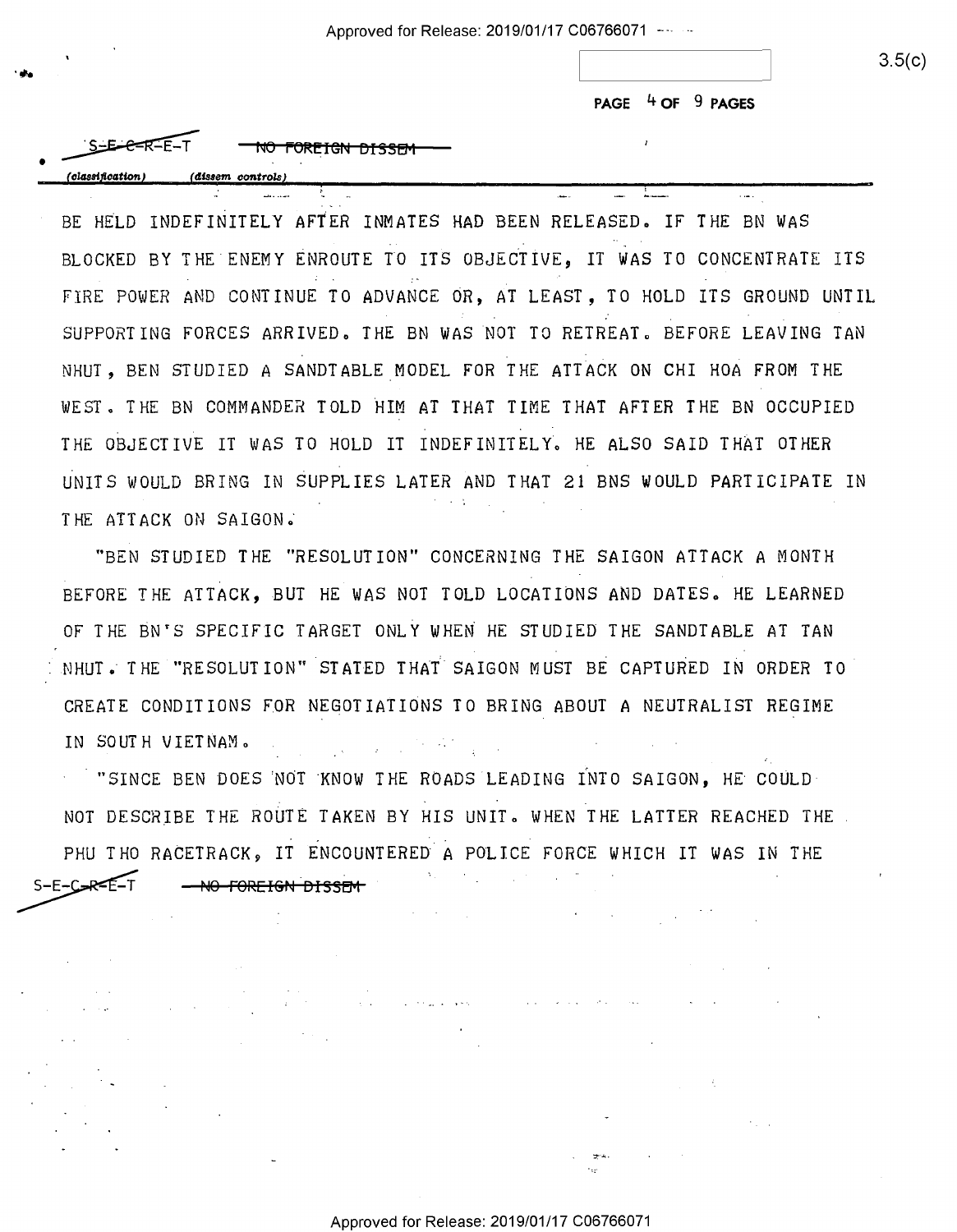Approved for Release: 2019/01/17 C067~~071 . \_\_\_\_ \_ Approved for Release: 2019/01/17 C067§§071 J'I-u - <sup>w</sup>

•

~~~.::- •~ **(cH11em** *C011troi.,J* 

erection of the Forthern Pissen ...

lan a (dissem controls

<u>i. <del>- NO FOREIGN DI</del>SSEM</u>

.. ' I

**PAGE 5 OF 9 PAGES**  PAGE \_5 OF 9 PAGES

 $3.5(c)$ 

. .... .\_\_ \_ \_.- . .

PROCESS OF ROUTING WHEN IT RAN INTO A U.S. FORCE. THIS WAS TOO STRONG AND PROCESS OF ROUTING NHEN IT RAN INTO A u.S. FORCE. THIS MAS TOO STRONG AND' BEN'S UNIT, BEING UNABLE TO ADVANCE, TRIED TO HOLD ITS GROUND. BY THE NEXT MORNING, IT WAS SURROUNDED BY ARVN TROOPS. AT ABOUT 1400 HOURS, BEN WAS MORNING, IT HAS SURROUNDED BY ARUN TROOPS. AT ABOUT IAOO HOURS, BEN MAS WOUNDED AND LEFT BEHIND. HE THEREFORE DID NOT KNOW WHERE HIS UNIT WAS MOUNDED AND LEFT BEHIND. HE THEREFORE\_DID NOT KNOM NHERE HIS UNIT MAS DRIVEN TO OR IF IT WAS ORDERED TO RETREAT. DRIVEN TO OR IF IT HAS ORDERED TO RETREAT.

.. ..- .. ' \_ <sup>o</sup> . . \_ .. '-

- - . . . .

"AFTER BEING WOUNDED, BEN EXCAPED TO A CIVILIAN HOME WHERE HE STAYED "AFTER BEING MOUNDED, BEN EXCAPED TO A CIVILIAN HOME MHERE HE STAYED UNTIL DARK, THEN HIRED A PEDICAB TO TAKE HIM TO THE BUS STATION. BEING UNTIL DARK, THEN HIRED A PEDICAB TO TAKE\_HIM TO THE BUS STATION. BEING UNABLE TO BET.A BUS BACK TO BEN LUC, HE SLEPT IN THE STATION UNTIL HE WAS UNABLE TO BET A BUS BACH.TO BEN LUC, HE SLEPT IN THE STATION UNTIL HE HAS ARRESTED AT 0700 HOURS THE NEXT MORNING ( 1 FEBRUARY). ARRESTED AT OTOG HOURS THE NEXT MORNING (1 FEBRUARY).

"ACCORD ING TO BEN, BN 6 NUMBERED ABOUT 360 PERSONS. THE BN COMMAND "ACCORDING TO BEN, BN 6\_NUMBERED ABOUT 56D PERSONS. THE BN COMMAND CONSISTED OF BN COMMANDER, NGUYEN CHI XUAN, ALIAS NAM XUAN, ALIAS DO 'CONSISTED OF BN COMMANDER, NGUYEN CHI XUAN, ALIAS NAM XUAN, ALIAS DO . VAM GOM, ABOUT 27 YEARS OLD; DEPUTY COMMANDER AND CHIEF OF UPAFF, HAI KHEN POLICTICAL OFFICER, TU VU; AND ADJUTANT, HUNG, ALIAS LONG. THE BN WAS POLICTICAL OFFICER, TU VU; AND ADJUTANT, HUNG, ALIAS LONG. THE BN MAS DIVIDED INTO FOUR COMPANIES: DIVIDED INTO FOUR COMPANIES: .5,

COMPANY 1: COMMANDER, BE; FIRST DEPUTY COMMANDER, CUONG; SECOND COMPANY 1: COMMANDER, BE; FIRST DEPUTY COMMANDER, CU0NG; SECOND

DEPUTY COMMANDER, UT NGU; POLITICAL OFFICER, HA. COMPANY 2: COMMANDER, KHL; ACTING DEPUTY COMMANDER, TAI; FIRST

POLITICAL OFFICER, CON; SECOND POLITICAL OFFICER 9 NHO. POLITICAL oFFICER, CON; SECOND POLITICAL OFFICER, NHO. COMPANY 3: COMMANDER, TY (WOUNDED AND DIED UNDER ARREST ON 1 FEBRU-COMPANY 5: COMMANDER, TY (MOUNDED AND DIED UNDER ARREST ON 1 FEBRU-

ARY); FIRST DEPUTY COMMANDER, DEN; SECOND DEPUTY COMMAN-

 $\mathcal{F}_{\text{out}}$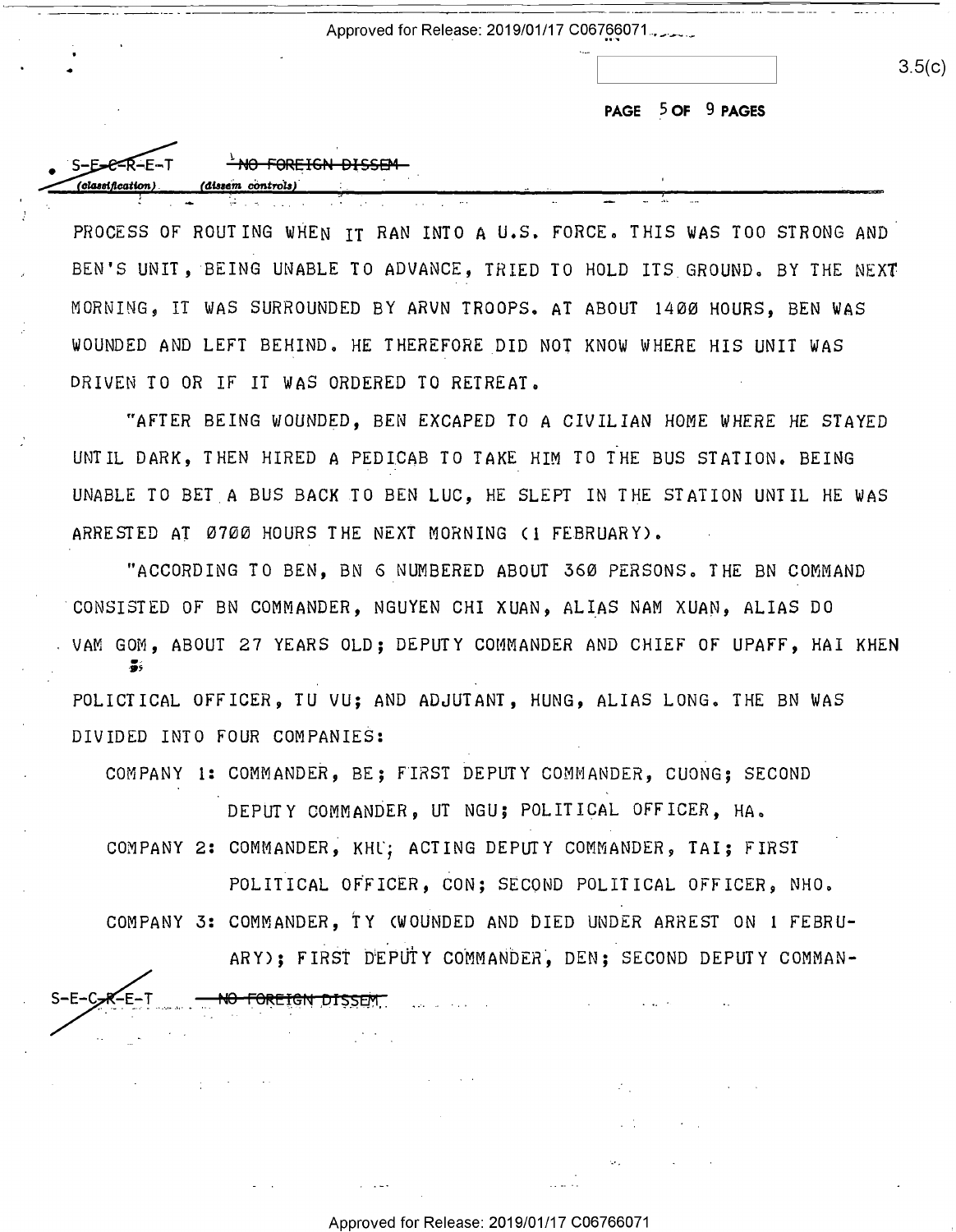Approved for Release: 2019/01/17 C06766071 +>>

PAGE 6 OF 9 PAGES

 $3.5(c)$ 

NO FOREIGN DISSEN  $S-F=2-RAF=T$ (dissem\_control

DER. EM: POLITICAL OFFICER. BEN (SOURCE).

COMPANY 4: COMMANDER AND POLITICAL OFFICER, BINH; DEPUTY COMMANDER,

MOT: DEPUTY POLITICAL OFFICER, THIEN."

(B) LE VAN DUC, ALIAS HOANG, 18 YEARS OLD, MEMBER OF COMPANY 3, BN 6, WHICH HE JOINED ABOUT A MONTH AGO, HAVING PREVIOUSLY BEEN A TAN NHUT VILLAGE GUERRILLA. BEFORE HIS TRANSFER TO COMPANY 3, DUC WAS SENT TO BA THU FOREST FOR 20 DAYS OF TRAINING, WHICH HE COMPLETED ON 26 JANUARY. ON 27 JANUARY, HE WAS ORDERED TO TAN NHUT, WHERE HE ARRIVED ON 31 JANUARY AND WAS IMMEDIATELY ORDERED TO PARTICIPATE IN THE "GENERAL UPRISING." DUC SAID HIS COMPANY WAS ORDERED TO LEAVE TAN NHUT AT 2000 HOURS ON 31 JANUARY VIA TAN KIEN, AN LAC AND PHU THO HOA VILLAGES. ITS MISSION WAS TO ATTACK VARIOUS POSITIONS IN SAIGON. ALTHOUGH DUC DID NOT KNOW THE SPECIFIC POINTS OF ATTACK. THE TROOPS WERE ORDERED TO FIGHT UNTIL SAIGON WAS TAKEN; THERE WOULD BE NO ORDERS TO RETREAT. DUC DID NOT KNOW WHICH UNITS WERE TO PROVIDE SUPPORT OR WHICH OTHER VC BNS WERE INVOLVED IN THE ATTACK. DUC'S TASK WAS TO CARRY TWO BOXES OF MACHINE GUN AMMUNITION. AFTER ARRIVING IN SAIGON, HE PASSED OUT AND WAS TAKEN INTO A CIVILIAN HOME. WHEN HE REGAINED CONSCIOUSNESS, HIS UNIT WAS GONE. HE WAS THEN CAPRURED. (C) TRINH VAN AN, 31 YEARS OLD, MEDIC OF 2ND PLATOON, COMPANY 3, BN 6. LIKE BEN AND DUC, AN MENTIONED COMPANY 3'S 20 DAYS OF TRAINING AT BA THU. FOREIGN DISSEM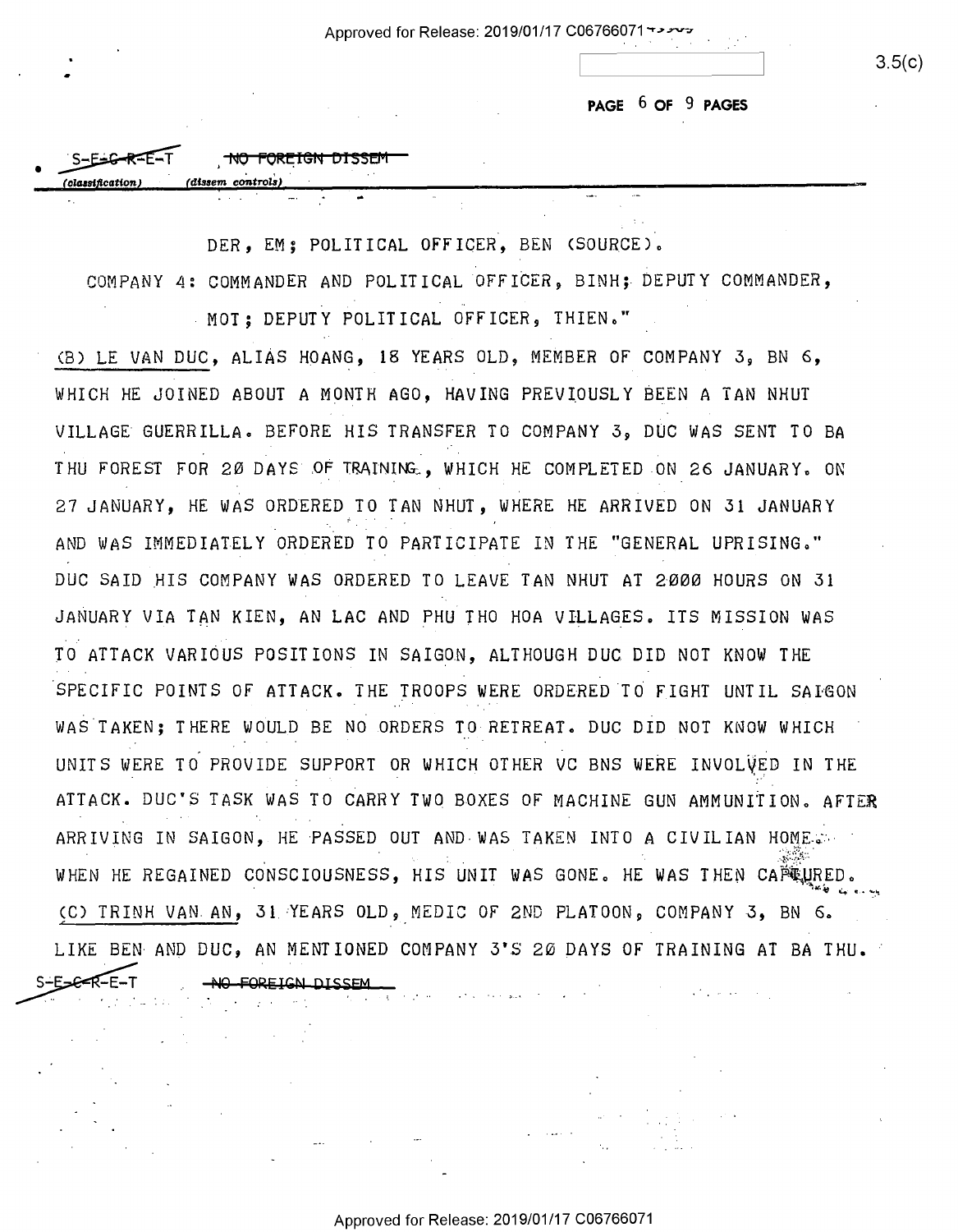Approved for Release: 2019/01/17 C06766071 --

PAGE 7 OF 9 PAGES

- 21

 $S-F-C$ NO FORFIGN DISSEM *Algael Reation* dissem controls

HE STATED THAT ON 27 JNAUARY, THE COMPANY BEGAN TO MOVE FROM BA THU TO THE TAN NHUT AREA, ARRIVING THERE ABOUT 2000 HOURS ON 31 JANUARY. THE **ORDERS** 

ومعارض والتواصح بروزو ووجها الكراري

TO ATTACK SAIGON WERE RECEIVED AT THAT TIME. AS TAR AS AN KNEW. BN 6 HAD THE MISSION TO TAKE THE CHI HOA REEDUCATION CENTER. ALL BN SOLDIERS WORE FOR IDENTIFICATION A RED BANDANA AROUND THEIR NECKS PLUS A RED BRASSARD. AN'S DUTY WAS TO CARRY BANDAGES. AFTER TREATMENT. THE WOUNDED WERE TO BE LEFT IN NEARBY CIVILIAN HOMES. AN ALSO HAD TO CARRY A B40 ROUND AND 100 ROUNDS OF AK50 AMMUNITION.

(D) HO VAN CUOC, ALIAS TU QUOC, 18 YEARS OLD, COMMO-LIAISON CADRE FOR COMPANY 3, BN 6, WHICH JOB HE HAD HELD FOR ONLY ABOUT A MONTH. CUOC SAID HE KNEW NOTHING ABOUT THE BN'S OBJECTIVES IN THE ATTACK. HE KNEW ONLY THE BN WAS TO ATTACK WHENEVER IT MET RESISTANCE. WAS TO HOLD FIRM, AND WAS NOT TO BE ALLOWED TO RETREAT. HE SAID THAT ON 30 JANUARY, HIS COMPANY, THEN STATIONED IN THE VUON THOM AREA, RECEIVED ORDERS TO LEAVE AT 1800 HOURS. THE UNIT ARRIVED IN SAIGON (CUOC DID NOT KNOW JUST WHERE IN THE CITY) AT ABOUT 0200 HOURS ON 31 JANUARY. SHORTLY AFTER THE  $S-E-C$ <sub> $>$  $R$  $E$  $-T$ </sub>

NO FOREIGN DISSEM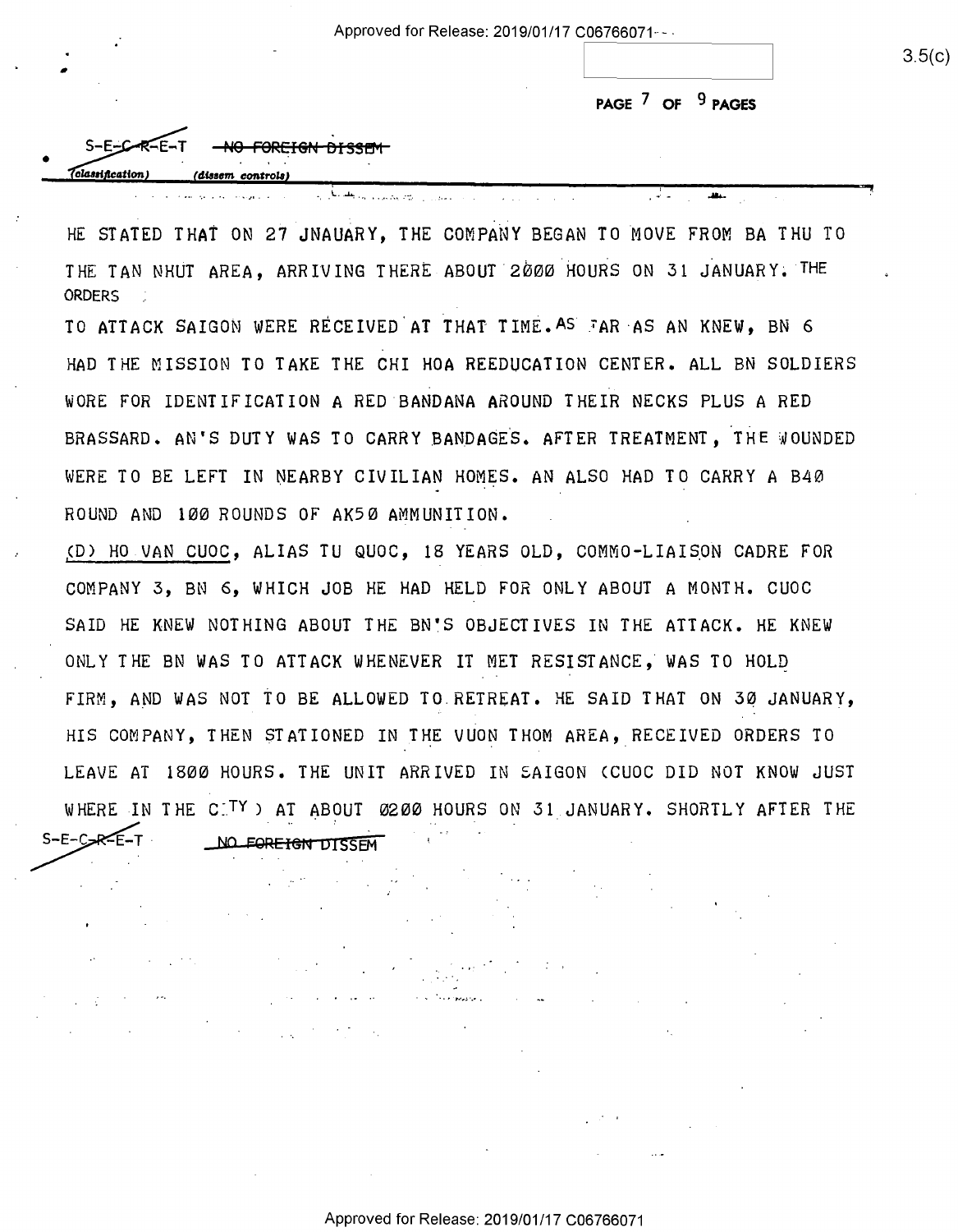Approved for Release: 2019/01/17 C0676~0?.1 : Approved for Release: 2019/01/17006766071 {. \*. \_ .

**PAGE** . 8 **OF 9 PAGES**  PAGE ISO-F 9 PAGES

 $\frac{1}{\sqrt{1-\frac{1}{\sqrt{1-\frac{1}{\sqrt{1-\frac{1}{\sqrt{1-\frac{1}{\sqrt{1-\frac{1}{\sqrt{1-\frac{1}{\sqrt{1-\frac{1}{\sqrt{1-\frac{1}{\sqrt{1-\frac{1}{\sqrt{1-\frac{1}{\sqrt{1-\frac{1}{\sqrt{1-\frac{1}{\sqrt{1-\frac{1}{\sqrt{1-\frac{1}{\sqrt{1-\frac{1}{\sqrt{1-\frac{1}{\sqrt{1-\frac{1}{\sqrt{1-\frac{1}{\sqrt{1-\frac{1}{\sqrt{1-\frac{1}{\sqrt{1-\frac{1}{\sqrt{1-\frac{1}{\sqrt{1-\frac{1}{\sqrt{1-\frac{1$ 

3.5(c)

|                  |                              | $\sim$ $\sim$<br>.              |
|------------------|------------------------------|---------------------------------|
|                  |                              |                                 |
|                  |                              | $8$ OF $9$ PAGES<br><b>PAGE</b> |
|                  |                              |                                 |
|                  | <b>NO FOREIGN DISSEM</b>     |                                 |
| (classification) | (dissem controls)            |                                 |
| $\sim$ $\sim$    | $\sim$ $\sim$<br>ಿನ ಪ್ರಾಂತವಾ |                                 |

ATTACK BEGAN, HE AND COMPANY 3 COMMANDER TU TY WERE WOUNDED. TY WAS LEFT -'4 .

BEHIND IN A CIVILIAN HOME. ACCORDING TO CUOC, WHEN HIS UNIT REACHED PHU . . THO, IT ENCOUNTERED A POLICE FORC<sup>E</sup> AND LOST TEN MEN, INCLUDING TU TY. LATER, WHEN COMPANY POLITICAL OFFICER LE VAN BEN WAS WOUNDED, CUOC WAS <sup>ORDER</sup> ED TO REMAIN WITH BEN. THE LATTER TOLD HIM TO GET A VEHICLE TO TAKE THEM ON THE ROAD. ON THE ROAD. 医腹膜炎 医心理

2. A FIFTH POW WAS IDENTIFIED BY LE VAN DUC, ALIAS HOANG, AS BN 6 . The set of the set of  $\alpha$ COMMANDER NGUYEN CHI XUAN, ALIAS NAM XUAN, ALIAS DO VAN GOM. HOWEVER, THE OTHER THREE POWS DESCRIBED ABOVE CLAIMED THAT THE CAPTURED XUAN WAS NOT THE BN COMMANDER. THE PRISONER IS WOUNDED AND UNCONSCIOUS AND HAS NOT YET BEEN QUESTIONED. BEEN OUESTIONED.  $\mathcal{L} = \{ \mathcal{L} \mid \mathcal{L} \in \mathcal{L} \}$  . The following the set of  $\mathcal{L} = \{ \mathcal{L} \mid \mathcal{L} \in \mathcal{L} \}$ 

3. NGUYEN VAN TY, ALIAS TU TY, ALIAS K. DONG KHANH, TRUE NAME CA VAN TY, COMMANDER OF COMPANY 3, BN 6, WAS WOUNDED IN A BATTLE WITH THE COMBAT  $\,$ POLICE AT THE PHU THO RACETRACK AND CAPTURED BY POLICE OF DISTRICT 6 ON 31

... , JANUARY. HE DIED OF HIS WOUNDS ON 1 FEBRUARY. BEFORE HE DIED, HE REVEALED THAT THE VC USED ABOUT 30 BNS IN THE ATTACK ON SAIGON, WITH THE MAJOR OBJECTIVES BEING THE PRESIDENTIAL PALACE, THE RADIO STATION AND TAN SON NHUT AIRBASE. <sup>HIS</sup> OWN BN 6 WAS TO<sup>!:</sup>TAKE THE CHI HOA REEDUCATION CENTER, FRES

THE INMATES, AND TO HOLD THE CENTER AT ALL COSTS, WITH NO THOUGHT OF<br>RETREAT. TY SAID HE DID NOT KNOW THE DESIGNATIONS OF THE OTHER UNITS WHICH<br>S-E-G-R-E-T <del>NO FOREICH DISSEM</del> RETREAT. TY SAID HE DID NOT KNOW THE DESIGNATIONS OF THE OTHER UNITS WHICH SE-R-E-T NO FOREIGN DISSEN  $\mathcal{C}_{\mathbf{r},\mathbf{r}}$  $\sim$   $\sim$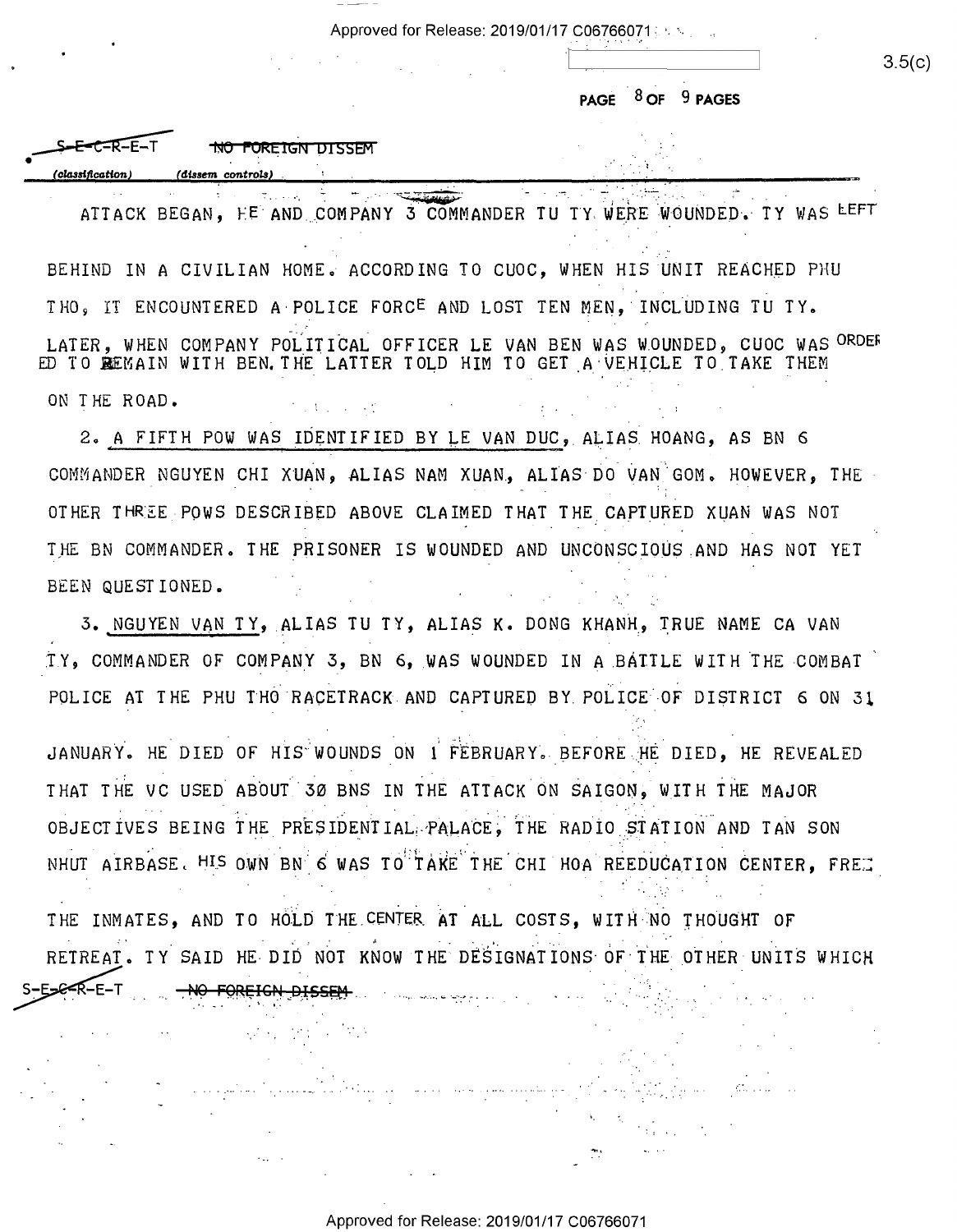Approved for Release: 2019/01/17 C06766071  $3.5(c)$ PAGE 9 OF 9 PAGES  $S-E$ **FOREIGN DISSEM** ţ (classification (dissem controls PARTICIPATED IN THE ATTACK.  $3.5(c)$  $\frac{1}{2}$ REPORT CLASS FOREIGN DISSEM SECRET <del>ANO</del>  $\lambda_{\rm{eff}}$ 5. \*HEADQUARTERS COMMENT: MISSING PORTION WILL BE DISSEMINATED ONLY IF IT MATERIALLY AFFECTS THE SENSE OF THIS REPORT.  $\mathcal{L}^{\text{eff}}$ ADVANCE COPIES TRANSMITTED TO: THE WHITE HOUSE, STATE, DIA, ARMY, NAVY, AIR, JCS, NIC, NSA, OCI. k, p  $\mathcal{L}^{\text{max}}$ Approved for Release: 2019/01/17 C06766071